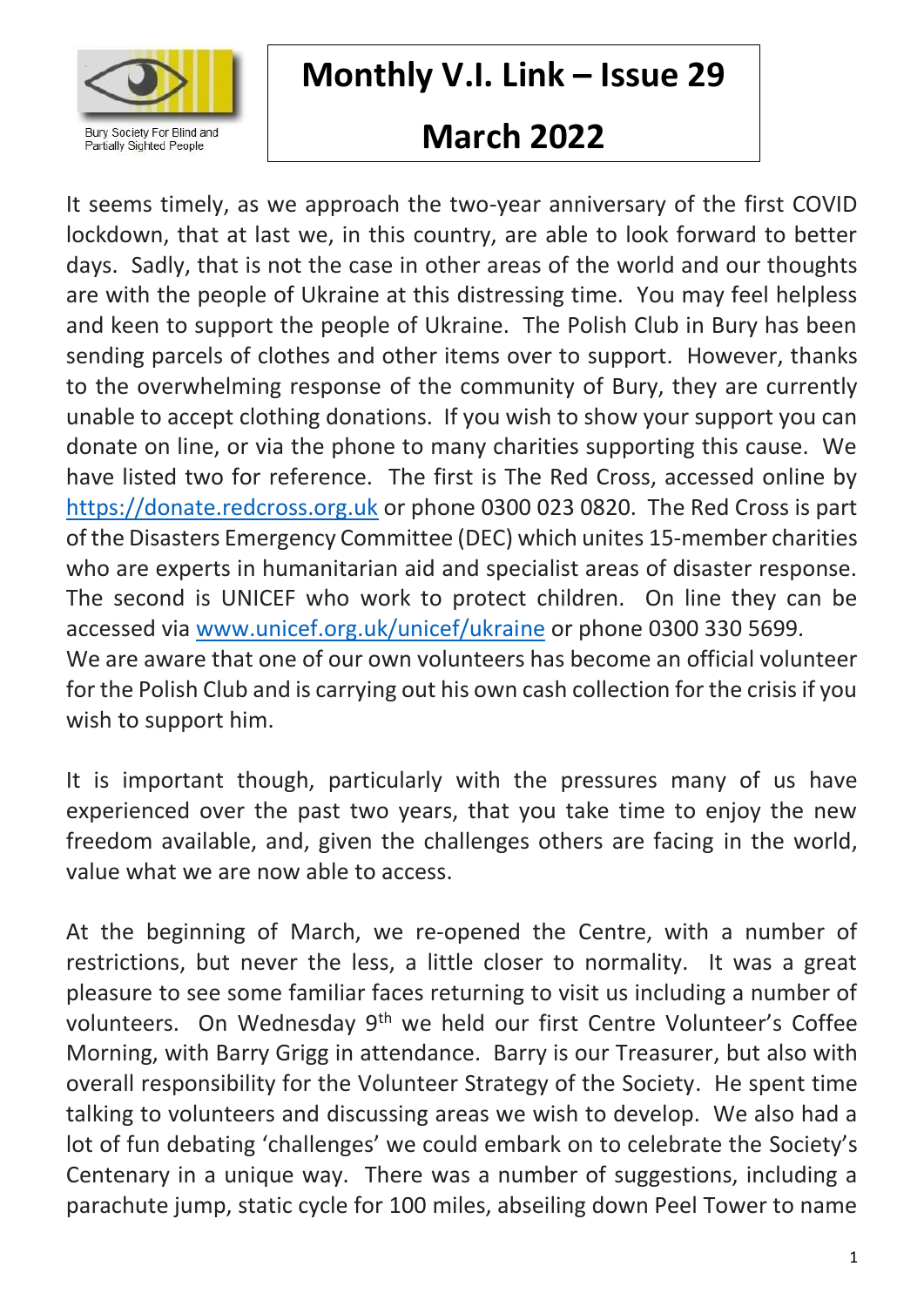just a few! From next week there will be a 'Make a Pledge' Board up in the Centre, and we are looking for offers and ideas to fill 100 spaces – so I guess the parachute jump etc are going to be up there!

Included in this will be the Lora Fachie Afternoon Tea, which, as I write this, I am eagerly anticipating attending tomorrow. Cath, our Trustee who is reviewing the Fundraising Events, has also been working hard on an event planned for June  $16<sup>th</sup>$  at The Met – 'A 100 Voices Celebration', which promises to be a brilliant night. In the meantime, we are delighted to confirm that our Annual Quiz is back at The Elton Liberal Club with the famous double act – Yvonne and Carl. Make a note in your diary, Friday 29<sup>th</sup> April, 7 for 7.30pm start. Tickets are £6 each including pasty and peas, on sale from Monday 14th March via our website through buryblindsociety. sumup link, ring 0161 764 7014, or in person from the Centre.

As we move forward, and the Drop-In facility is open every day except Tuesday, printed copies of the Eye Chat Weekly will be resumed in the Centre and available via email. This V I Link will be produced every other month. So, this is the last monthly edition. Thank you for reading it, I hope it has been useful, and entertaining over the past two years. Enjoy this edition. **Jill Logan -CEO.**

#### **Emotional wellbeing support**

Bury's Getting Help Line is a confidential service run by the voluntary sector for people of all ages who are experiencing difficulties with their mental wellbeing. Access advice, guidance and signposting to support by calling 0161 464 3679 (Mon to Sat, 8am to 8pm), you can also email the team: **[gettinghelpline@earlybreak.co.uk](mailto:gettinghelpline@earlybreak.co.uk)**

## **Healthier Living:**

Our own 'Healthy Living Group' is going to be meeting in the Centre on Thursday 17th March 10am-12pm. Going forward the group are looking to book specialist talks or activities on the third Thursday of every month open to all. On other Thursdays, the thoughts are to develop themes per week, including on the second Thursday, continuing the Café Crawl, meeting at 10am then going 'On Tour' from 10.30am to explore other venues and check out their accessibility too! Do come along and join in. For more details contact the office.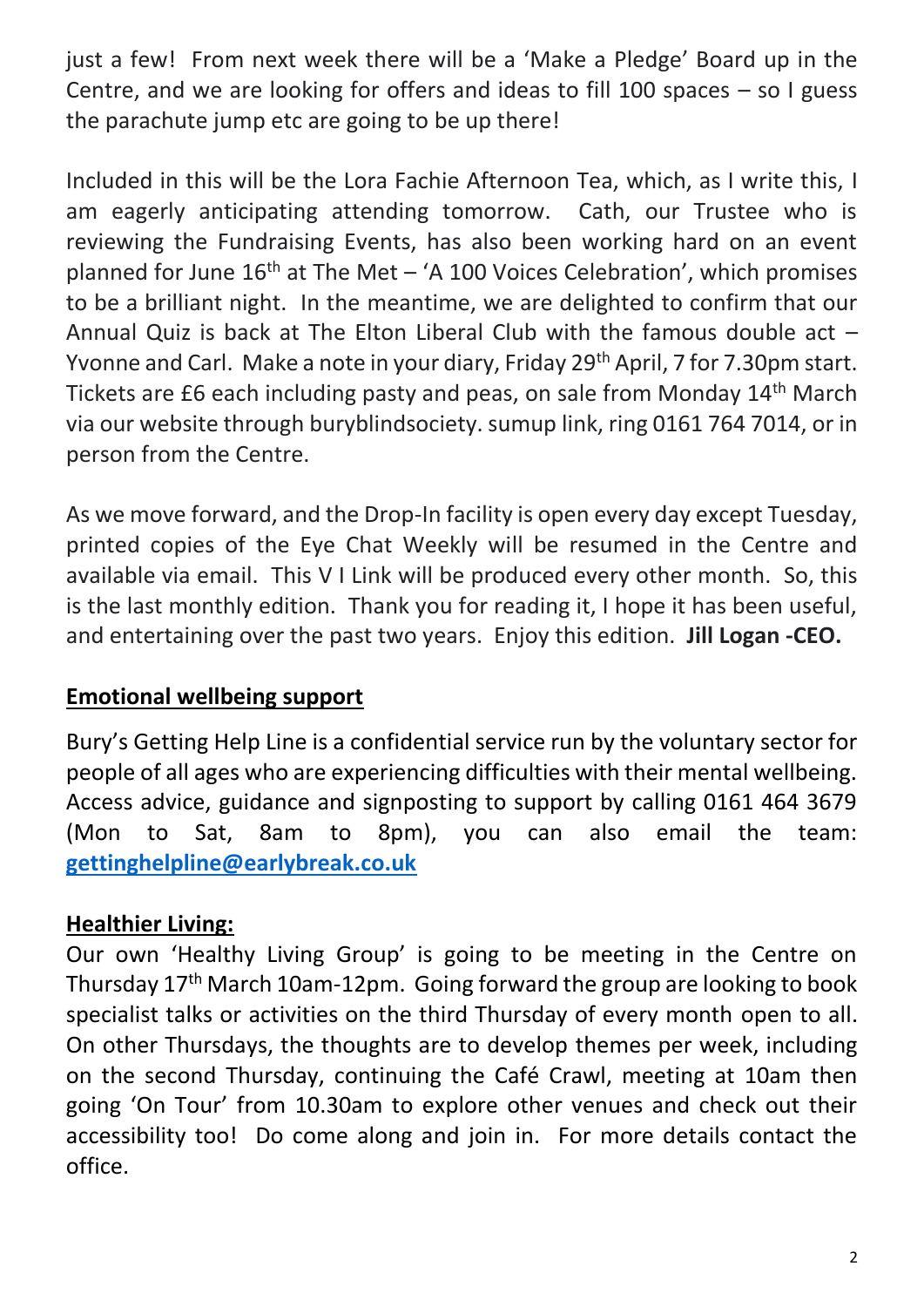'Spring is on Its Way' – and with it our interest in the garden awakens. However, very often that brings aches and pains. Here's a few tips to help alleviate those issues.

When deadheading autumn plants and pruning summer-flowering shrubs, there is usually a lot of bending over, which can lead to an unnatural curve in our spine. Avoid adopting a poor posture by keeping your back as straight as possible. Take regular 'posture breaks' making sure you stand up and stretch to ease out any tension.

Digging garden beds: Maintain a healthy posture when digging by utilising gardening tools such as a wheelbarrow, trolley or garden stool. Use ergonomic digging tools to take pressure of your joints and avoid straining your back. Look for tools with cushioned handles which can really help arthritic hands.

## **Good To Share:**

More and more retailers have card machine for payments. One of our clients, Michelle, recently went to her hairdressers and went to pay via the card machine. However, the unit did not have raised buttons for her to enter her PIN number. The hairdresser was mortified as had always been very aware of accessibility. She therefore did some research and obtained a grid template that simply fitted over the unit enabling Michelle to press the correct buttons. Don't be afraid to highlight if something is inaccessible, as in this case, it may be the retailer just hasn't realised and is keen to correct the issue.

How can you get a really burnt roasting dish sparkling again? Put a dishwasher table in it and pour (carefully!) boiling water on it and leave it overnight. You'll be amazed how easily it cleans up!

## **More Scams:**

Alan Norman shares his experience: Alan received a call from Sky, or so he thought, saying they could improve the efficiency of his Wi-Fi and as a loyal customer, they would refund £200. Obviously, they asked for Alan's bank details to carry out this refund. Fortunately, Alan's bank contacted him when they did not recognise the request and Alan was able to stop the payment. They sounded very convincing. A similar situation happened at the Society, when a person purporting to be from the Charity's bank said there had been some request for payment which they felt was suspicious and could they check that they were authorised payments. Again, all sounded very plausible. It was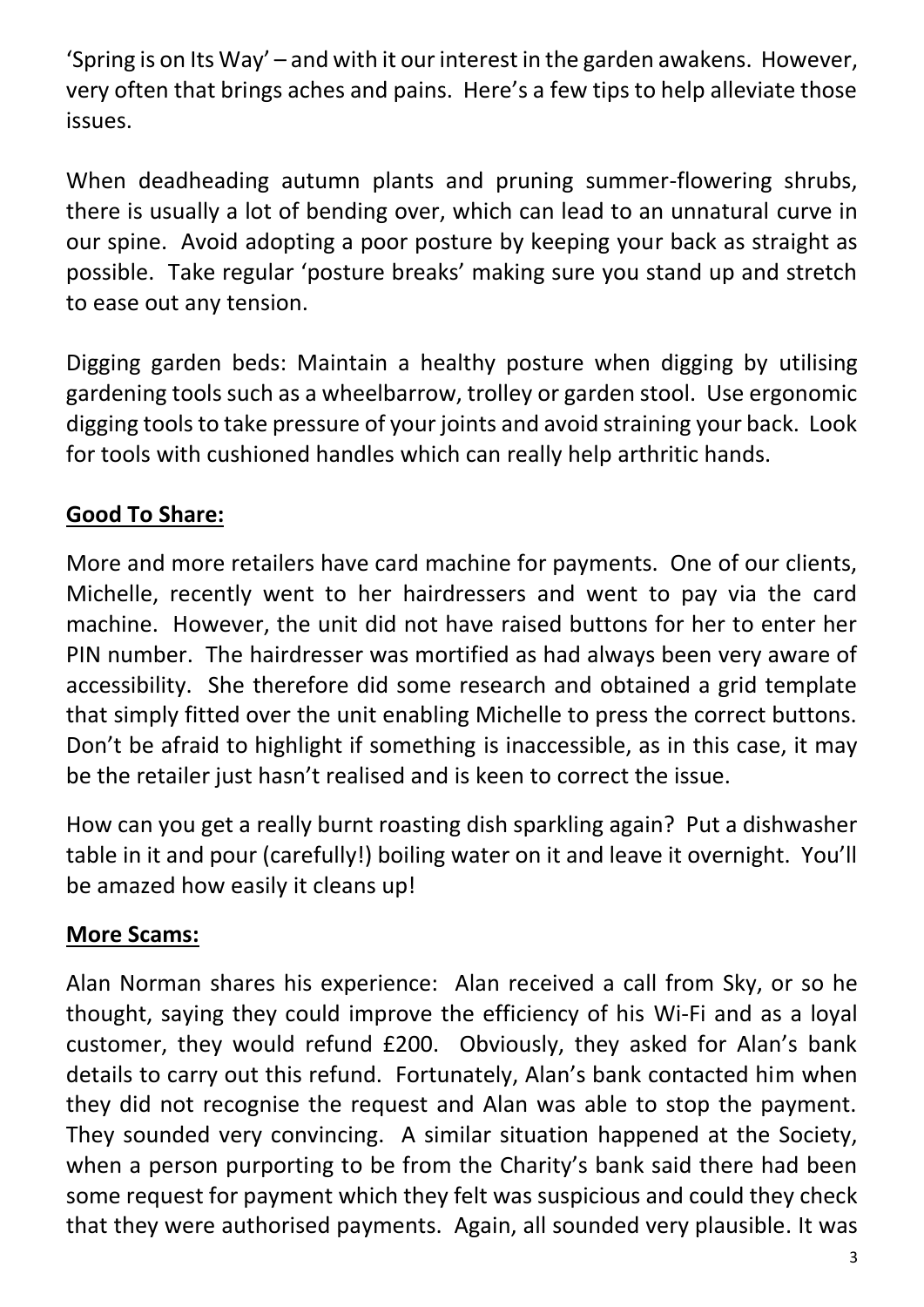only the fact, after I (Jill) asked for information, that the caller quoted an incorrect name for the bank signatures and I became suspicious and refused to give any further information. Do be on guard for any unusual requests – the scammers are good at what they do, they make it sound very realistic. Don't give out any bank or personal details.

## **News and Upcoming Events:**

Our Access Awareness Group are looking to attend a 'Mayor's Question Time' with Andy Burnham to raise the issues of pavement parking and lack of talking buses. The next Question Time is on March 23<sup>rd</sup> 7pm at the Bolton Arena. Tickets are also available for Zoom attendance. If you are interested in attending via Zoom the link is: [www.eventbrite.co.uk/e/mayors-question](http://www.eventbrite.co.uk/e/mayors-question-time-march-23-7pm-askandygm-tickets-288425266737)[time-march-23-7pm-askandygm-tickets-288425266737](http://www.eventbrite.co.uk/e/mayors-question-time-march-23-7pm-askandygm-tickets-288425266737)

A further item that was highlighted was bins, as an ongoing issue regarding obstructions and not being put back in the correct place. Present solution is to enrol onto the Bury Council's assisted bin collection. Go onto Bury Council website and search 'Assisted Bin Collection'. In addition, Bury Blind Society have produced stickers to put on bins. However, members of the group felt that people should request stickers from Bury Council to reiterate to the Council how important appropriate bin returns are.

**Radcliffe Regeneration plans**. There are plans out for review, including the new Leisure centre in Radcliffe. Sam Barber, The Community Hub manager for Bury West is encouraging residents to give their views on the plans. These are on display at The Radcliffe Regeneration Office, 4 Dale Street, Radcliffe. Drop In is open from 10am-3pm. At a recent meeting with Sam, Jill Logan highlighted the inaccessibility of the plans for members. Staff are on hand to talk through the plans if required, or if you would like BBS to arrange for a representative to visit the Centre and present the plans, please let us know and we will arrange.

**Wills & Power Of Attorney:** Areas that can cause confusion. Prior to the pandemic, we were in discussions with Woodcocks to look at a monthly 'help desk'. Jill Logan is meeting with Holly Gethin of Woodcocks to look at instigating this in April. If you would like more detail, updates will be on our website or ring the Centre.

**Blue Badge Applications and renewals:** Many of our members have expressed their frustration on the inaccessibility of the renewal process. As usual, it has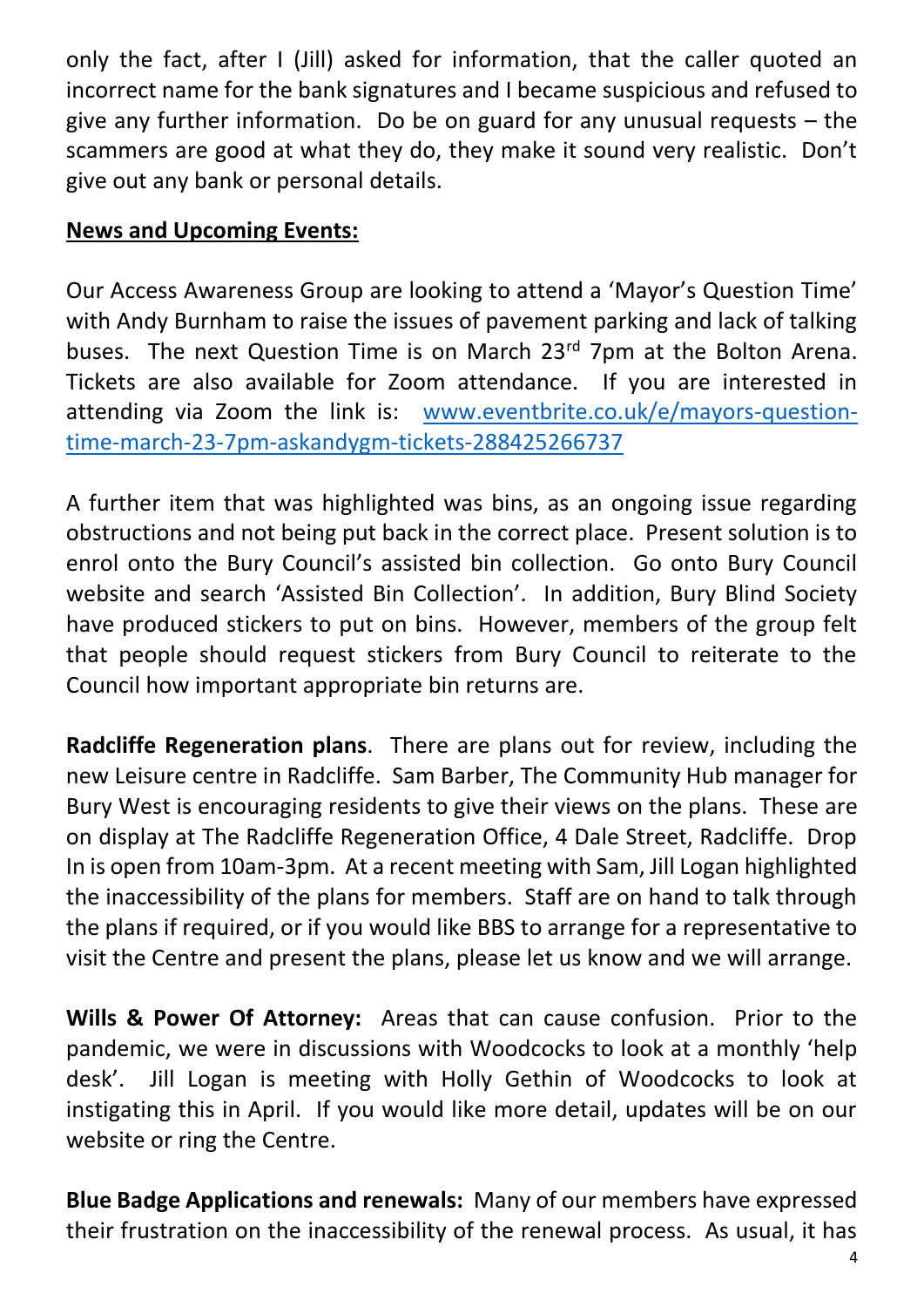all gone on line. We are working with the Council to highlight this problem, but in the meantime, we are offering to complete your applications for you. There are two options, a) if you are able to get into the Centre yourself, we can book you an appointment to come in and then complete the form over the phone and via the internet with you. There would a charge of £10. b) if you are unable to come into Centre and require a volunteer driver to bring you in, we can arrange this and then complete the form as above. There would be a charge of £15. As the information provided is confidential and you will be required to pay your renewal fee with your bank card, we are only carrying out these appointments with employed, police cleared staff. If you wish to book an appointment please ring Gill Currie at the Centre on 0161 763 7014.

**Eye Talk 22.** As there are a number of new clients wishing to attend the Eye Talk Programme, our next session is currently full. However, if you would like to attend future sessions, please do not hesitate to contact us to be placed on the next course.

**Hearing and sight loss:** On Thursday 31<sup>st</sup> March we will be holding a 'Focus day' with our colleagues from Communic8te where pre-owned and display equipment will be available to purchase at discounted prices. We will also be demonstrating various equipment for you to 'try before you buy'. For further details, ring Gill Currie who is also taking bookings for another 'Eye Hear You' workshop for people with both sight and hearing loss.

**A World of Touch:** On Wednesday 2nd March we spent a very entertaining morning reviewing the world of touch. This included Sid providing some interesting background on the development of braille and everyone trying to 'read' some braille. There was discussion regarding the different bottle tops on milk to enable you to distinguish between skimmed, semi and plain, plus raised hazard triangles on bleach bottles. Next month there will be other aspects of touch being tried out to encourage us all to use this sense more. Why not come along? First Wednesday of the month during the Drop In 10am-12pm. No booking necessary.

**Centenary Fun:** Come and join our first celebration lunch with Carole and Mags on Friday 25<sup>th</sup> March. Be transported back to the 1920's with music and food. Tickets are just £8.00. The menu of the day is based on a middle-class family meal of Vegetable soup, Steak and Kidney Pudding and a Trifle.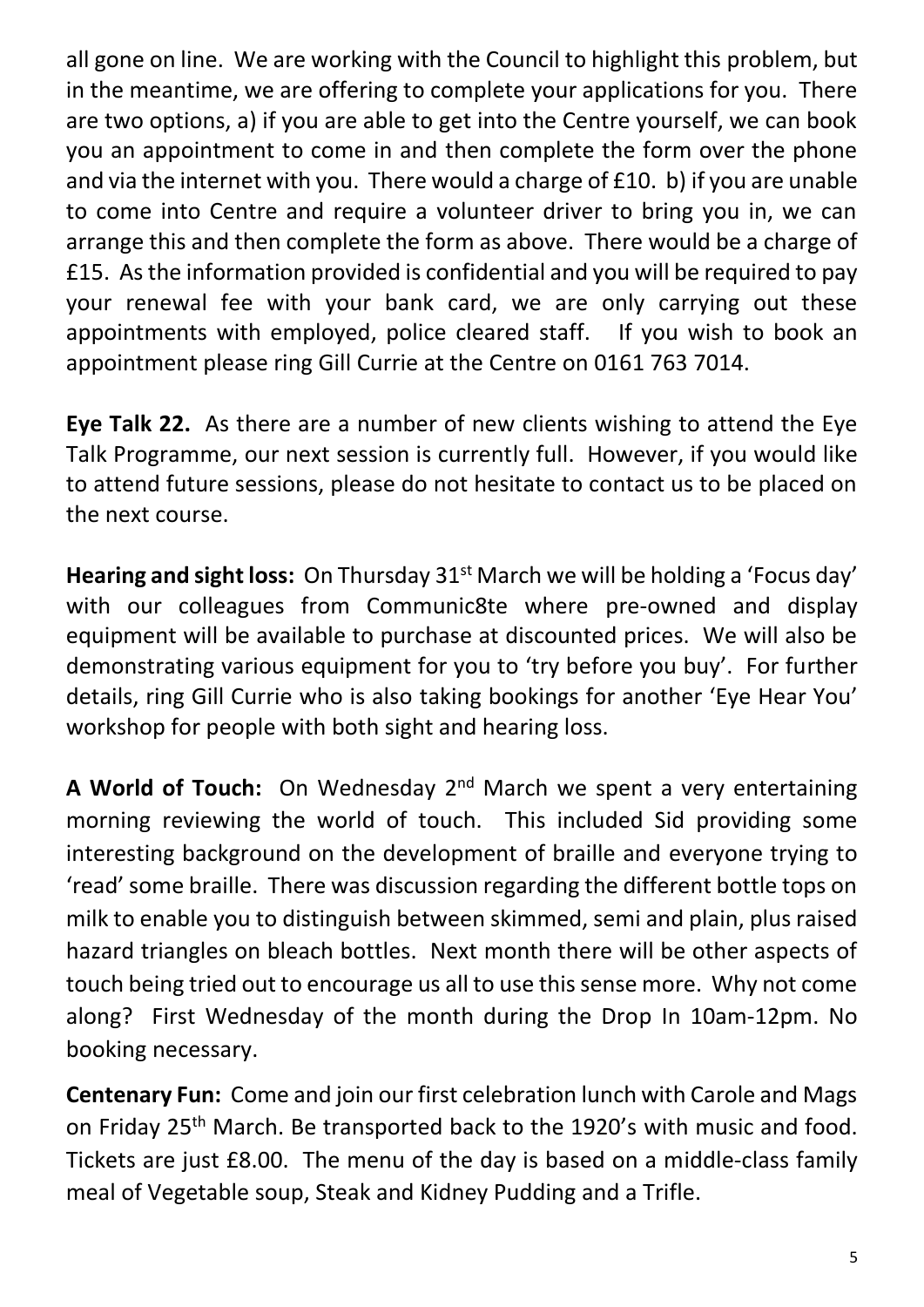In April we are moving onto the 1930's with Split pea soup, Pork casserole and good old Bread and Butter pudding. Just ring to book your place.

**Monthly Walk: 21st March** meeting at the centre 1pm. As the weather in February was so awful, the Hollingworth Lake walk has been postponed until March with a trip to Entwistle Reservoir is planned for April. Sighted guides accompany you on the walk or you are very welcome to bring a sighted friend. Please check prior to attending as the walks are dependent on the weather. Office: 0161 763 7014.

**Monthly Makes: 2nd Wednesday of the month, next meeting 13th April 1.30- 2.30pm.** This month the group will be tackling some glass painting. Help is on hand for anyone wishing just come and have a go. It all for fun. Please ring to book your place the week before to ensure enough materials are prepared.

**Foot Practitioner:** As we are now back open, Dougie is providing a regular slot at the Centre. Appointments for footcare are available on the second Friday of every month from 10am. The next session will be: Friday 8 April. Book through the Centre on 0161 763 7014.

**Spring into Bury East!** Along with a wide variety of community groups, we will be at this Family Fun Day being held at Hoyles Park, Huntley Mount Road, Bury. The event is taking place on Sunday  $20<sup>th</sup>$  March, 1pm-4pm. Come and join the fun! We are looking for volunteers to help set up and others to help with the stall. If you are interested, please contact Jill Logan at the Centre.

**Saturday 9th April:** Come along to our stall at St Johns Craft Fair at Tottington. Lovely venue with a great little café! 10am-4pm.

## **What Have We Been Up to?**

A fabulous time was had by all on Monday 28<sup>th</sup> February when Sid Pritchard and Geoff Kenyon entertained us at the Centre. It was very well attended which was lovely but there were a few people who hadn't booked. For the next session Monday 28th March, please can you book beforehand and not just turn up as unfortunately the room just isn't big enough! Either that, or we get an extension!! Thank you for your co-operation.

**Volunteers Fair – Radcliffe 23 February.** We had a stand at the VCFA Volunteers' Fair. It was a good event and so nice to see people face to face! We shared our stall with our friends from Age UK Bury, Jubilee centre, Jane and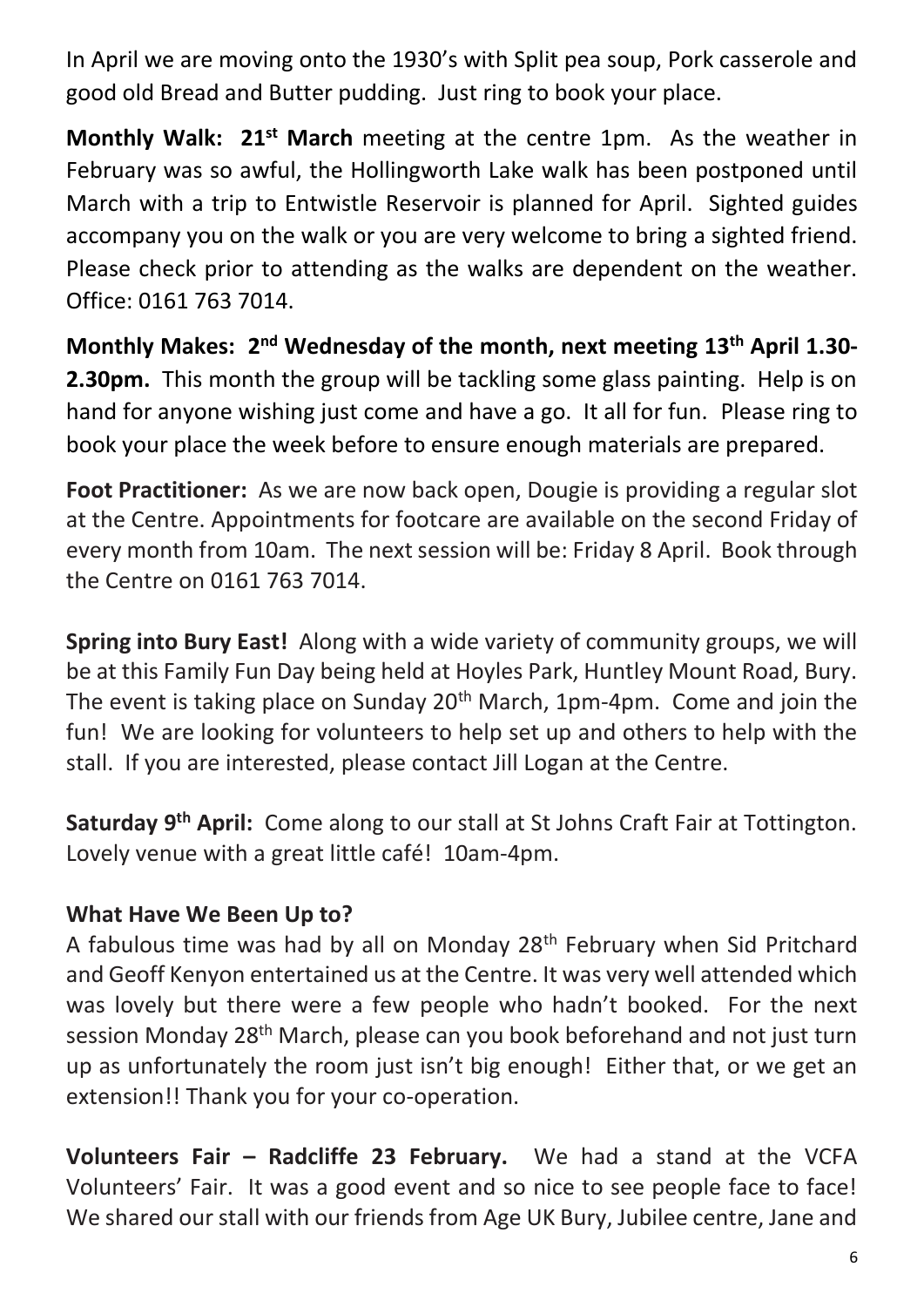Steph, who were wearing some very fetching yellow wigs…. maybe it's a way forward for Bury Blind Society? We believe the next Fair will be in Prestwich at the end of April.

## **Funding News:**

You can support the work of the Society in a number of ways:

- **Amazon Smile**
- **Text via your phone**. Just use your phone and Text to: **70450**, with the message **BURY** to donate £5. You will also receive details to make a regular donation if you wish.
- **Co-Op Community Fund:** we are a nominated charity. If you are a member (just £1.00 to join), go to the Co-op website and nominate us to be your local cause.
- **Facebook:** We now have a 'Donate' button on our Facebook page.
- **Regular donation:** direct into our Bank. For more details, contact Jill at the Society. [jill.logan@buryblindsociety.org](mailto:jill.logan@buryblindsociety.org) or 0161 763 7014
- **100 Club:** Our Monthly Prize Draw. Just £1.00 for a number and you can 'purchase' as many as you like! 50% of the money raised is distributed in prizes and the other half contributes directly to BBS. Application packs available from the office. February winners were, No. 252 - £120.60; No. 16 - £60.30; No. 108 - £20.10.
- **Wills:** Why not remember our Charity in your will? Your donation will help local people living with sight loss access our services in the future.

## **Special Thoughts:**

It is with great sadness that we have to inform you that one of our regular volunteers, Carol Wilding, passed away in February. Many of you will know Carol as she was a very active volunteer with the Society, and will be greatly missed. Carol's funeral is being held at Bury Cemetery on Monday 14th March at 11am. Our thoughts are with Chris and his family at this very sad time. Chris has kindly requested for donations to Bury Blind Society in Carol's memory.

Our condolences to any of our members or their families who have lost loved ones during this month. We would like thank members' families for remembering us when requesting donations for the Society. These donations will enable us to continue providing support for future members.

We are pleased to hear that both Ron and Tarnia are now on their way to recovery. Harry Johnson rang the Society last week and, although still not at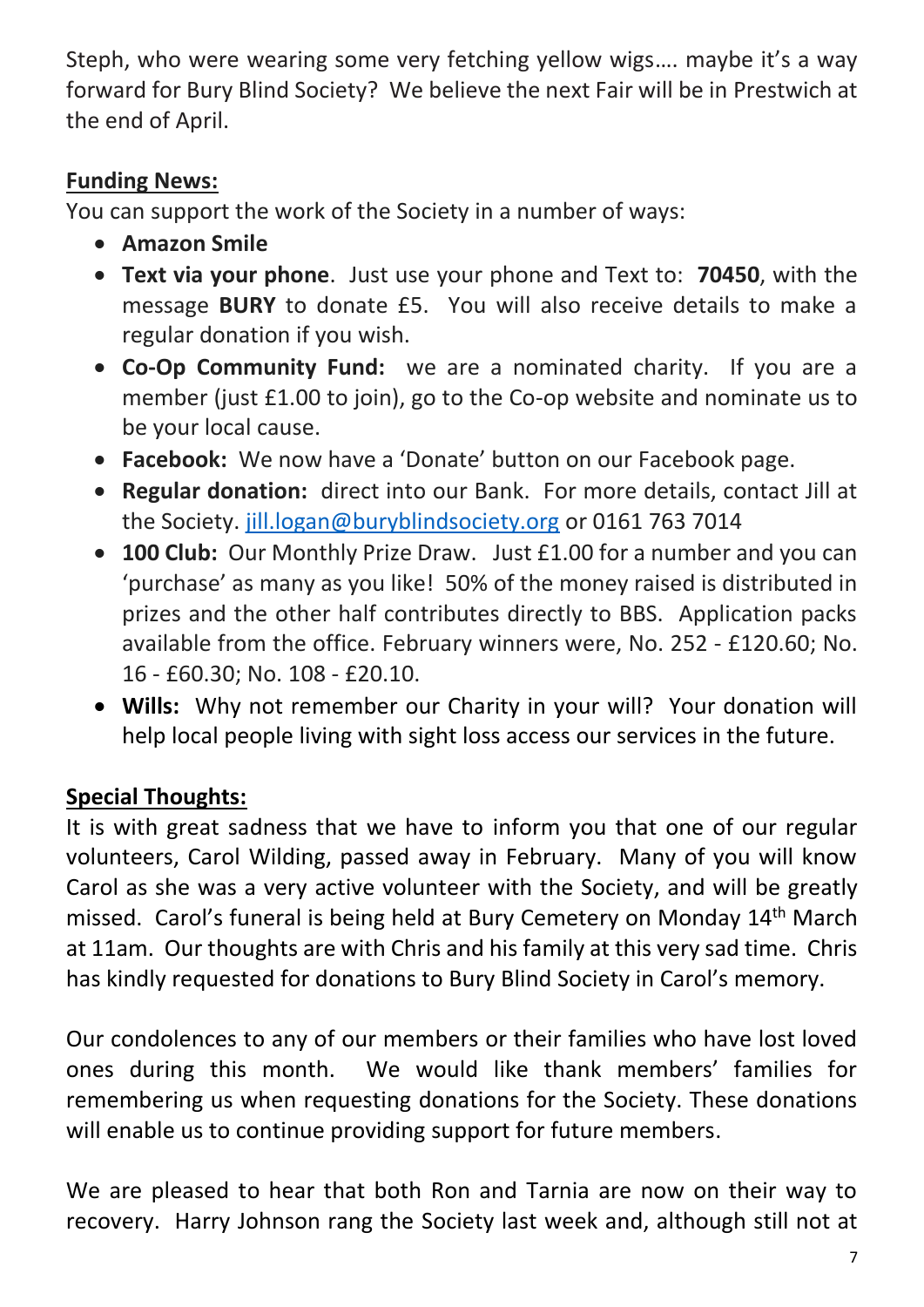home, he wished to remembered to all, and particularly his Phone friend, Elizabeth.

## **Just for Fun.**

**Brain Teaser:** Answer to last month's: First, I threw away the outside and cooked the inside. Then I ate the outside and threw away the inside. What did I eat? **Corn on The Cob** (again!)

**This month's Brain Teaser:** What can you hold in your left hand but not in your right?

## **'Take 5' Quiz.**

#### **February's Quiz answers:**

- 1. Which bird can fly backward? **Hummingbird**
- 2. Who was the first female Prime Minister in Australia? **Julia Gillard**
- 3. Who was the only British Prime Minister to be assassinated? **Spencer Perceval – May 1812**
- 4. Who was the only musician ever to have been awarded the Nobel prize for literature? **Bob Dylan**
- 5. In tennis, which piece of fruits found at the top of the new Wimbledon trophy. **Pineapple**

## **This Month's Questions:**

- 1. What was the name of the UK's first ever newspaper?
- 2. What was England's first purpose-built football stadium, opened in 1892?
- 3. Who is on the £10 bank note in addition to Queen Elizabeth II?
- 4. Which famous King of England is the Queen's 25<sup>th</sup> great grandfather?
- 5. In what country is K2, the second tallest mountain in the world?

If you've enjoyed our 'Just for Fun Quiz', why not come along to our annual Fun Quiz Night with Yvonne and Carl on Friday 29th April at the Elton Liberal Club, 7 for 7.30pm start. Tickets £6 per person includes pasty and peas supper. Max 4 people per team.

Keep safe, keep well and we look forward to seeing you soon.

#### **Jill and all the team at Bury Blind Society.**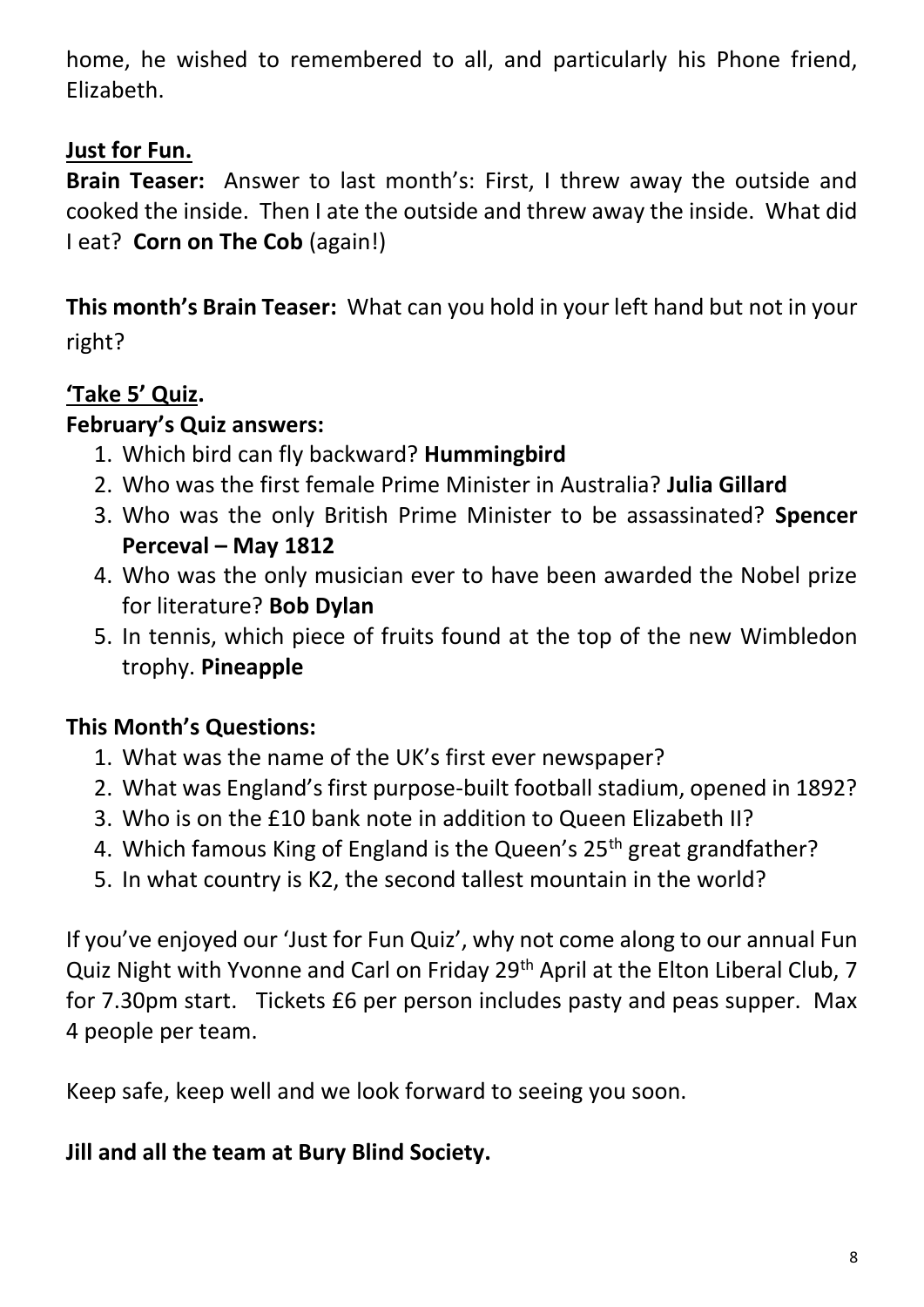## **Regular Centre Activities for 2022 - ring 0161 763 7014 for details.**

## **Monday:**

**Weekly Drop In: 10am-12pm:** Monday Morning Blues? Join Margaret and co. for a Monday 'weekend review' at our weekly Drop In.

**Monthly Walk:** Third Monday of the month**,** meet at the Centre 1pm**.**

**Weekly Music & Movement Fun sessions: 1.30pm-2.30pm.** Join Mags for an informal music session – no experience necessary.

**Fourth Monday: 1.30pm-2.30pm: Music Afternoon with a guest performer.**  Booking essential as places limited.

## **Tuesday:**

#### **No Drop In Available.**

**Third Tuesday: Retinal Dystrophy Support Group:** Meeting at The Fusiliers Cafe at 12pm on Tuesday 15th March. Contact the office on 0161 763 7014 for further information.

## **Wednesday:**

**Weekly Drop In: 10am-12pm**: Sid and co. welcome you to join them for a brew and biscuit every Wednesday morning in the Centre. First Wednesday of the Month 'World of Touch'. Second Wednesday 13<sup>th</sup> April - User Forum.

**Monthly Makes Workshop- Every second Wednesday at 2pm:** Please ring and book on to ensure materials are available for you on the day.

**Third Wednesday: 1.30pm: The monthly Macular Support Group:** Please contact the office for confirmation or if require assistance with transport.

**Fourth Wednesday: 1.30pm-2.30pm, Glaucoma Support Group:** Bernard and the group provide a warm welcome at this monthly group.

## **Thursday:**

**Weekly Drop In: 10am-12pm.** Sue and Paul on hand to help.

**Second Thursday meeting at 10am** then off to local Café with Diane and co. **Third Thursday: 10.30am: Healthy Living:** Come and join the Group as they plan events for the rest of the year!

## **Friday:**

**Weekly – Friday Lunch Club:** 11.30am-1.30pm. Ring the office for menu details and to book your place. All welcome. Book by the Thursday before meal date. **Monthly – Foot Clinic:** 10.00am-2.00pm. Second Friday of the month. Ring to book an appointment with Dougie.

**Fourth Friday: 1.00pm: Access Awareness Group:** Meeting in the Centre from March. Contact the office for details.